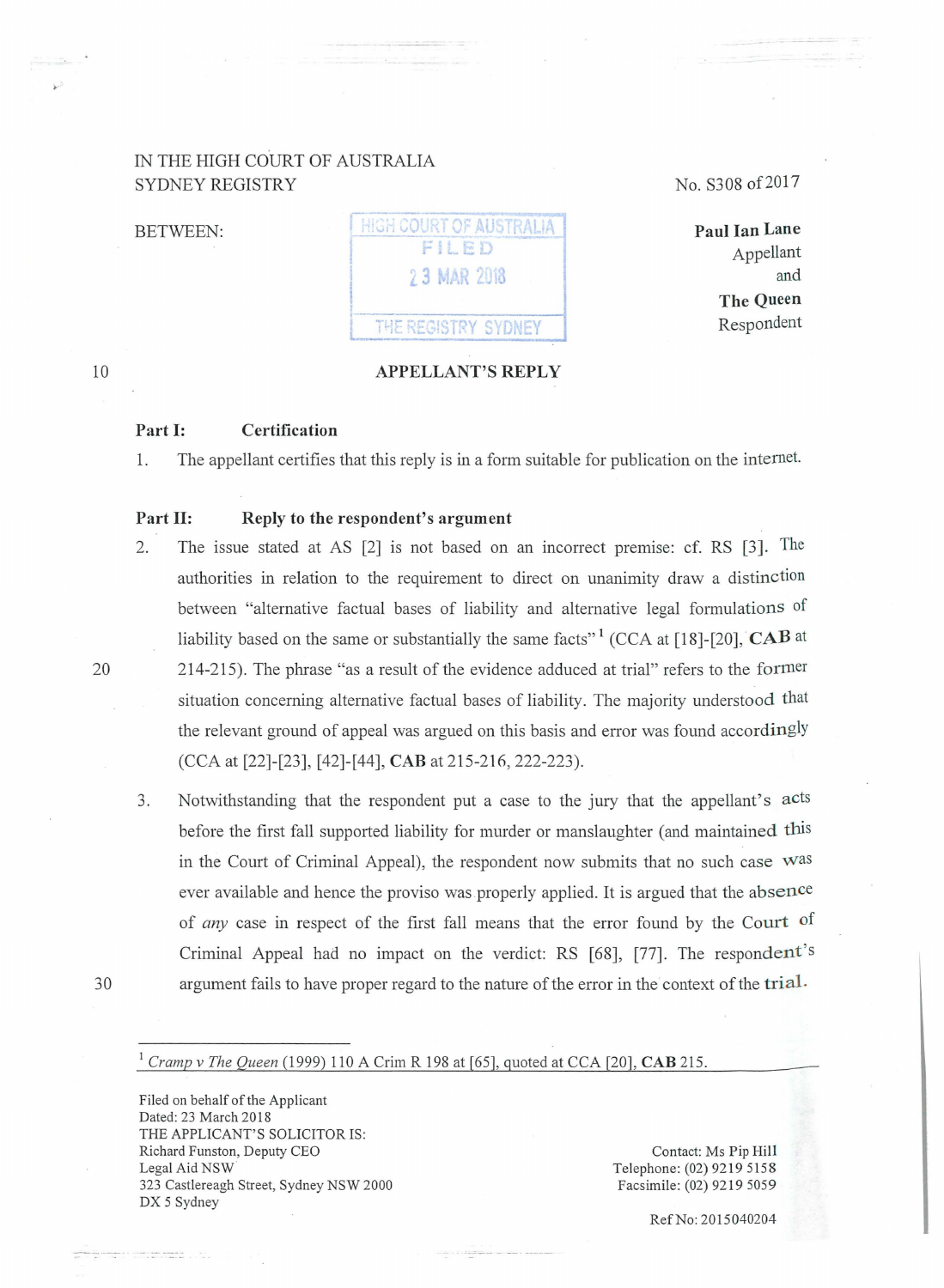- 4. The appellant's argument does not depend on an approach to the proviso based upon the "categorisation of error": cf. RS [31]. The respondent acknowledges that the appellant expressly 'eschewed' such an approach but contends that the approach was nonetheless taken: see AS [32], [34]. This is incorrect. The appellant argues, consonant with established authority, that there may be errors (or miscarriages of justice) which preclude application of the proviso irrespective of the strength of the prosecution case: AS [33]. The present is such a case. This submission is founded upon consideration of the nature and effect of the established error, in light of the live issues in the trial. The appellant relies on a number of decisions<sup>2</sup> for the purpose of drawing out particular 10 consequences of the error, especially in terms of the effect of the error on the verdict and the absence of resolution of the issues joined at trial.
	- 5. The appellant's argument conforms with the majority's observations in *Kalbasi v Western Australia* [2018] HCA 7 (at [15]):

... Weiss requires the appellate court to consider the nature and effect of the error in every case. This is because *some errors will prevent the appellate court from being able to assess whether guilt was proved to the criminal standard.* These may include, but are not limited to, cases which turn on issues of contested credibility, cases in which there has been a failure to leave a defence or partial defence for the jury's consideration and cases in which there has been a wrong direction on an element of liability in issue or on a defence or patiial defence. In such cases *Weiss* does not disavow the utility of the concepts of the lost chance of acquittal or inevitability of conviction: *regardless of the apparent strength of the prosecution case, the appellate court cannot be satisfied that guilt has been proved.* (Emphasis added.)

- 6. Reference is made in this context to the reasons of Gageler J at [69], Nettle J at [126]- [127] and Edelman J at [155] and [162].
- 7. The majority also said (at [56]), referring to *Quartermaine v The Queen* (1980) 143 CLR 595 at 601, that "[i]t may be accepted that in any case in which an appellate court concludes that an accused was "not in reality tried for the offences for which he was indicted" there will have been a substantial miscarriage of justice within the meaning of 30 the proviso", noting that this was simply a "vivid way" of describing a conclusion (which may be the subject of contest) that there was a substantial miscarriage of justice.
	- 8. The present case involved a wrong direction on an element of liability that was in issue, as referred to in *Kalbasi* at [15]. But the point is made that the error, however described

2

an<sup>d</sup>en canonisar i communauta a c

20

À

 $\alpha$  and the distribution of the sequence of the sequence of the sequence of  $\alpha$  , and  $\alpha$  , and  $\alpha$ 

<sup>&</sup>lt;sup>2</sup> AS [36]-[49] and [52], referring to R v Klamo (2008) 18 VR 644 per Maxwell P, *Quartermaine v The Queen* (1980) 143 CLR 595 per Gibbs J, *Krakouer v The Queen* (1998) 194 CLR 202 per McHugh J; *S v The Queen* (1989) 168 CLR 266; *Johnson v Miller* (1937) 59 CLR 467 per Evatt J; *Handlen v The Queen* (2011) 245 CLR 282.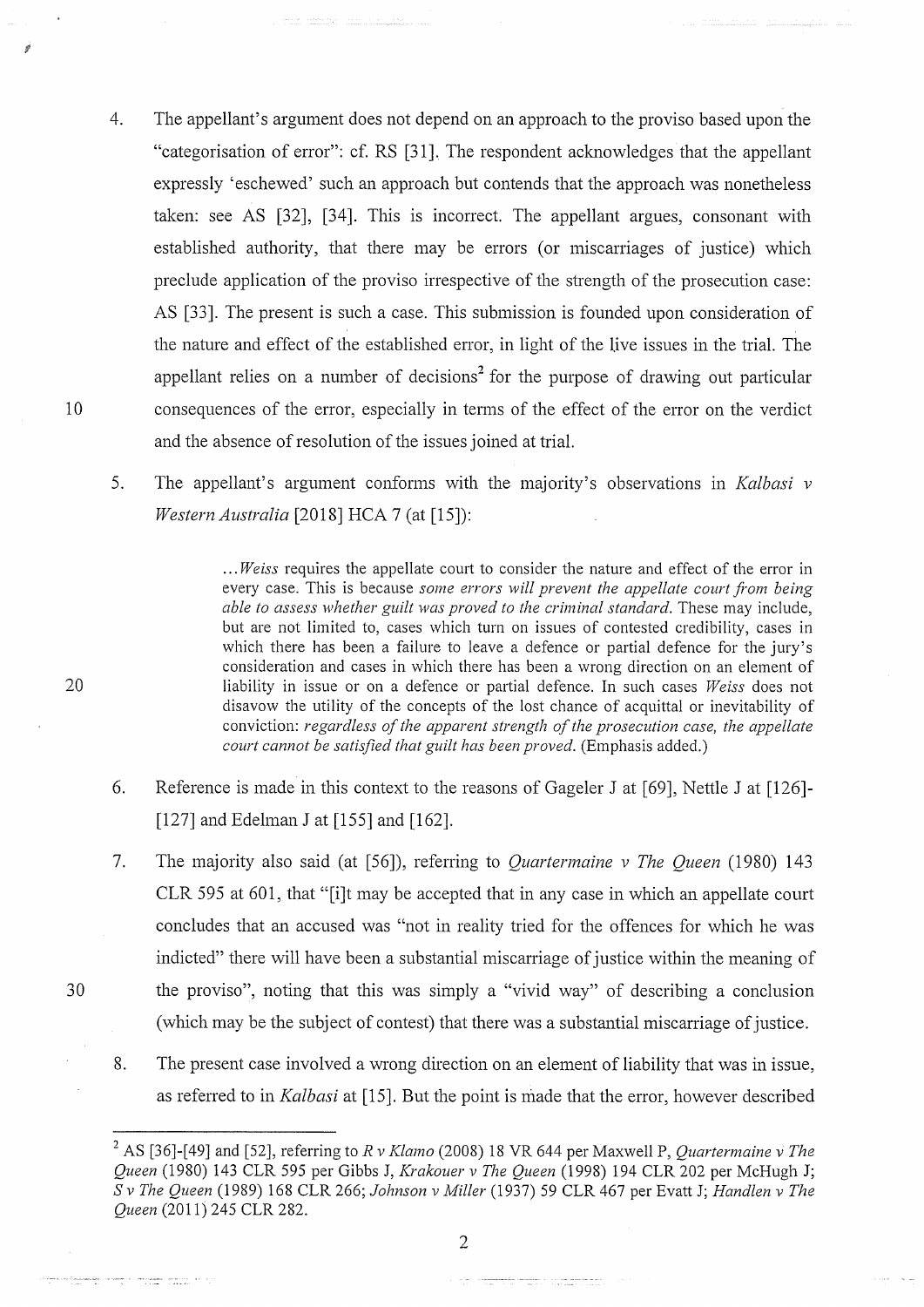or "categorised": prevented the jury from returning a verdict which determined an essential issue (AS [40]); deprived the appellant of his entitlement to have the jury determine unanimously whether he was guilty (AS [39]); left open the possibility that there was no unanimity as to the act founding the guilty verdict so that the appellant was not lawfully convicted (AS [36]); and resulted in a verdict which did not quell the controversies in the trial (AS [43]-[49]). These matters are the result of the way in which the parties put their respective cases at trial and the manner in which the Crown case was left to the jury (as outlined by Meagher JA and Davies J at CCA [41]-[44], **CAB** 222-223). They prevented the appellate court from being able to be satisfied 10 beyond reasonable doubt of the appellant's guilt.<sup>3</sup> The deficiencies in the trial process could not be overcome through a trial conducted by the appellate court.<sup>4</sup>

- 9. The respondent's argument requires that no significance should be accorded to the way in which the respondent put its case at trial. The case advanced by the respondent before the jury relied on both falls (CCA at [28]-[30], [41]-[42], [125]-[130], **CAB** at 217-218, 222, 251-253). It appears that the respondent does not dispute this: RS [19]. However, the respondent denies the significance of this circumstance on the basis this was (merely) a matter of submission, as distinct from evidence: RS [57]. The respondent's case-that the appellant "made contact ... with the deceased" before the *first fall* and that the CCTV footage depicted "a blow on the way, on that route" preceding the *first*  20 *fall<sup>5</sup> -is* deprecated on the basis that the Crown Prosecutor relied on the CCTV footage (the most important piece of evidence in the trial) rather than eyewitness testimony: RS [19].
- 10. This approach does not sit with the accusatorial and adversarial nature of a criminal trial. In *Doggett v The Queen* (2001) 208 CLR 343 Gleeson CJ observed (at [1]) that "the prosecution and the defence, by the form in which the indictment is framed, and by the mmmer in which their respective cases are conducted, define the issues which are presented to the jury for consideration", including "subsidiary issues which, subject to any directions from the trial judge, are said to be relevant to the determination of the ultimate issue", His Honour recognised (at [2]) that "the manner in which a trial is 30 conducted, and in which the issues are shaped ... has a major influence upon the way in which the case is ultimately left to the jury". The proviso question falls to be considered

3

nia<br>Alemania – matematika – matematika

<sup>3</sup>*Kalbasi v Western Australia* at [15]. 4 *Kalbasi v Western Australia* at [162] per Edelman J. 5 T12.11, **AFM** V1 at 13; T614.4, **AFM** V2 at 623.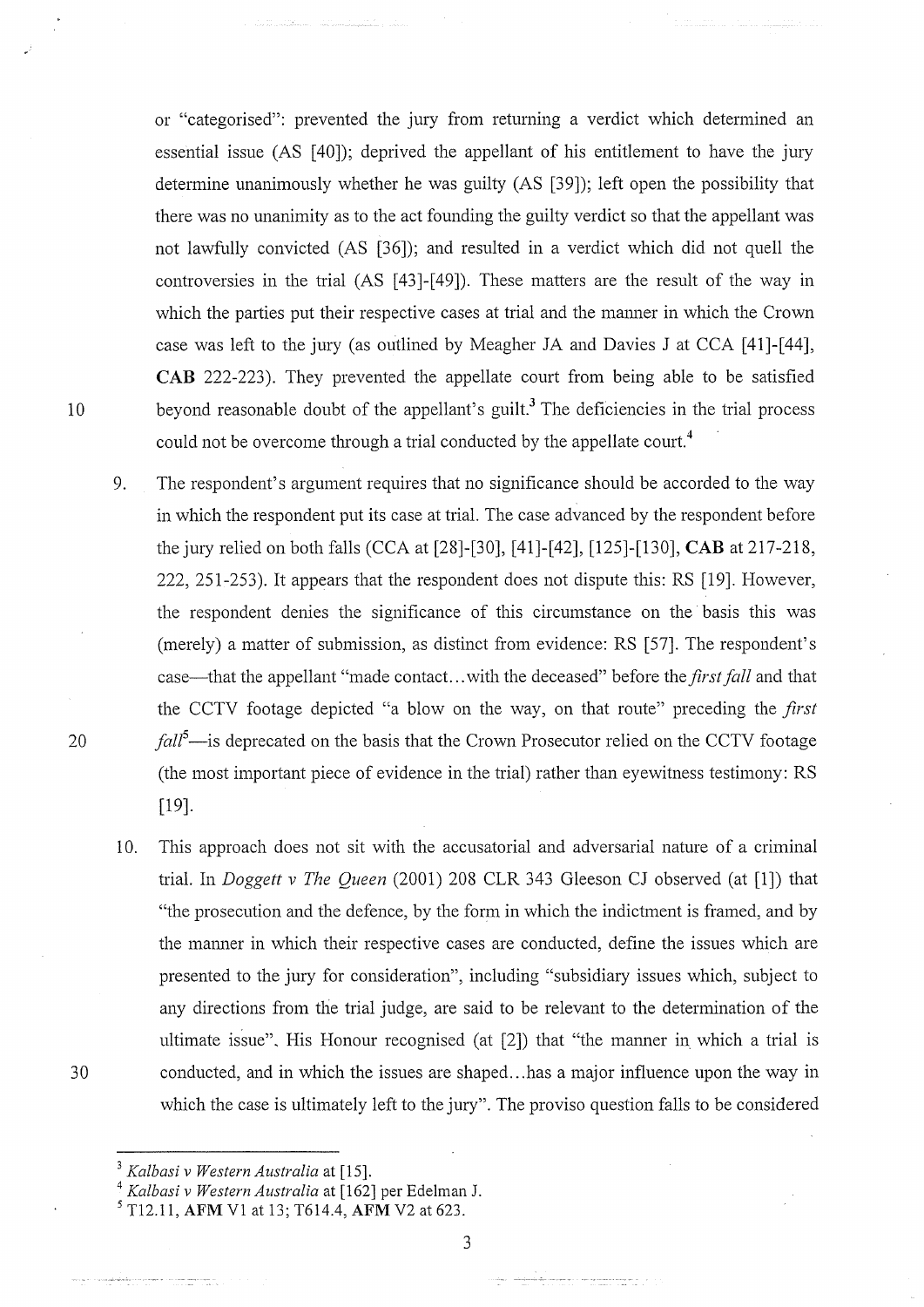in this context. 6 *Kalbasi* is a recent example of a case in which the way the parties conducted the trial and defined the issues had a direct bearing on the applicability of the proviso.<sup>7</sup> The Crown, no less than a convicted person, is bound by the way it conducts its case at trial. This extends to the lines of argument it chooses to pursue.<sup>8</sup> Having advanced a case in respect of the first fall (which no one at trial suggested was not responsibly put, with the consequence that it was left to the jury by the trial judge), it is not possible for the respondent to now submit, based only on the record of the trial, that this case had no impact on the jury's deliberation and verdict.

11. In any event, the respondent's submission that there was no case on the evidence in 10 relation to the first fall should not be accepted: cf. RS [26], [55], [63], [77]. The CCTV footage immediately preceding the first fall depicts the appellant chasing the deceased towards the roadway.<sup>9</sup> It was the respondent's case that the deceased was retreating backwards in the face of the appellant's advance.<sup>10</sup> The appellant is close to the deceased up to the moment the deceased reaches the kerb.<sup>11</sup> Although the video does not depict obvious contact between the appellant and the deceased, it is not inconsistent with such contact. The deceased is then seen to move off the kerb, falling away from the appellant and onto the roadway. Two competing inferences were available. The deceased was either knocked down by the appellant ("a deliberate application of force by way of a punch, or a push or some other striking"<sup>12</sup>) or he tripped and fell in the 20 absence of such conduct. The respondent urged the former inference upon the jury, submitting that the footage showed the appellant landing a "blow on the way, on that route" towards the roadway.<sup>13</sup> It was open to the jury to choose between these competing inferences. In addition, Mr Armstrong and Mr Perkins gave some evidence supporting a strike before the first fall: AS [58]. There was a case to answer, even if it was tenuous or inherently weak or vague.<sup>14</sup>

12. Nor should the argument be accepted that it was "not open to the jury" to entertain a reasonable doubt in respect of the second fall: cf. RS [64]. The CCTV footage does not

 $\label{eq:3} \begin{split} \textbf{w} & = \text{minimize} & \text{minimize} \; \mathbf{w} \; \text{ where } \; \mathbf{w} = \text{minimize} \; \mathbf{w} \; \text{ and } \; \mathbf{w} = \text{minimize} \; \mathbf{w} \; \text{ and } \; \mathbf{w} = \text{minimize} \; \mathbf{w} \; \text{ and } \; \mathbf{w} = \text{minimize} \; \mathbf{w} \; \text{ and } \; \mathbf{w} = \text{minimize} \; \mathbf{w} \; \text{ and } \; \mathbf{w} = \text{minimize} \; \mathbf{w$ 

4

<sup>6</sup>*Pollock v The Queen* (2010) 242 CLR 233 at [70]. 7 *Kalbasi v Western Australia* at [57]-[58]. 8 . *The Queen v Baden-Clay* (2016) 258 CLR 308 at [48].

<sup>&</sup>lt;sup>9</sup> Exhibit C, AFM V2 at 670: the relevant portion commences at approximately 0.51 seconds into the recording; the deceased falls to the road at 0.55 seconds.<br><sup>10</sup> T614.1-614.5, **AFM** V2 at 623.

<sup>&</sup>lt;sup>11</sup> Exhibit C, AFM V2 at 670: at approximately 0.54 seconds.

<sup>12</sup> Written Jury Direction (No 2) at point 10, MFI 11, **AFM** V2 at 709. 13 T614.4-614.14, **AFM** V2 at 623.

<sup>14</sup>*May v* 0 *'Sullivan* (1955) 92 CLR 655 at 658; *Doney v The Queen* (1990) 171 CLR 207 at 214.